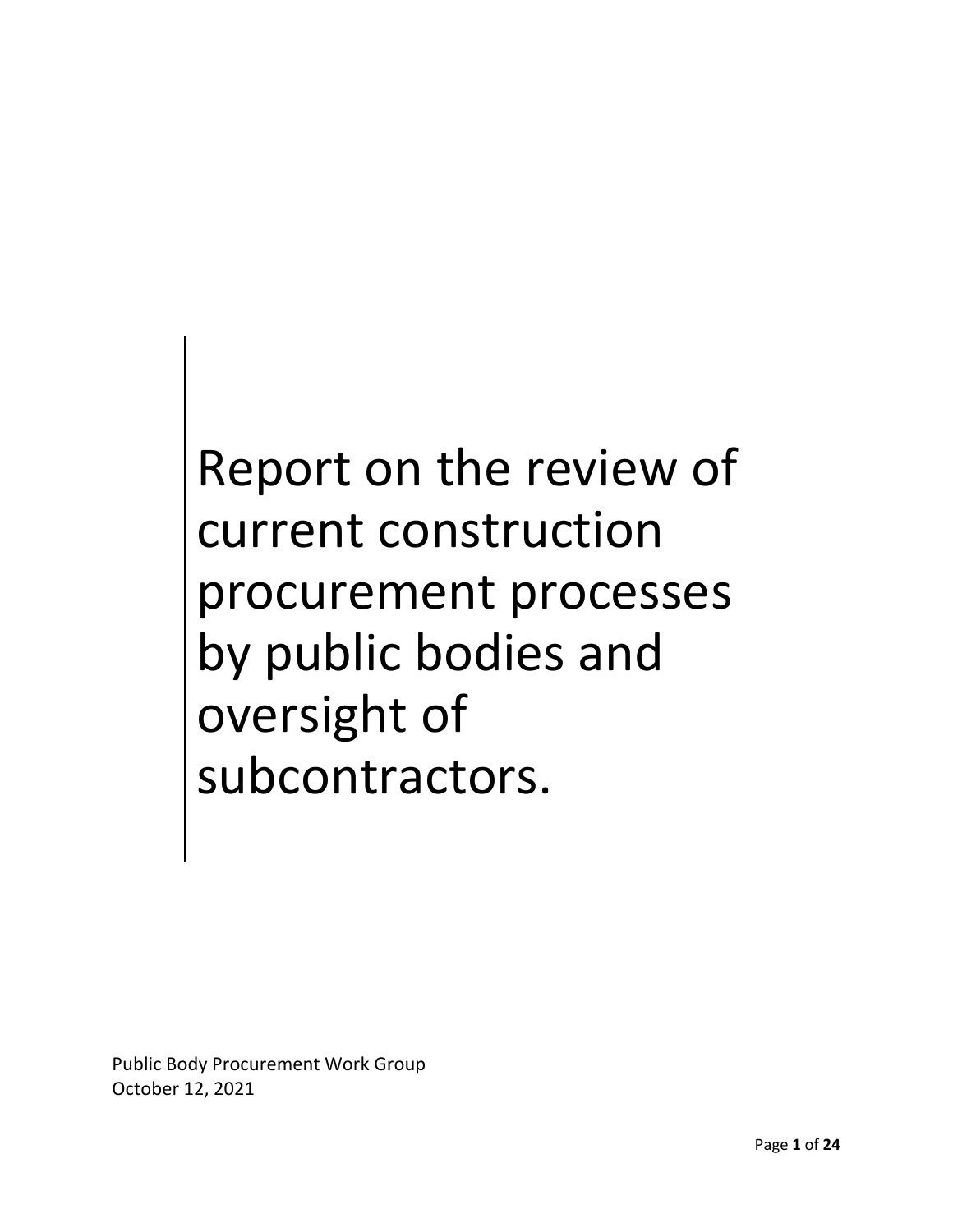**Authority:** Virginia Acts of Assembly, 2021 Special Session I, Chapter 552, Item 82

Report to the Chairs of the House Rules, General Laws, and Appropriations Committees, and Chairs of the Senate Rules, General Laws and Technology, and Finance and Appropriations Committees

Review of current construction procurement processes by state agencies and covered institutions with recommendations to incentivize positive business behavior by prime contractors that support achieving the Commonwealth's discretionary spend goals for small, women-, and minority-owned businesses through subcontracting, and oversight of prime contractors' subcontracts to include reporting requirements for payroll records, contracts and payments to other businesses, including individuals classified as independent contractors

### **Public Body Procurement Workgroup (PWG):**

The Public Body Procurement Workgroup reviews and studies proposed changes to the Code of Virginia in areas of non-technology goods and services, technology goods and services, construction, transportation, and professional services procurements for the Commonwealth of Virginia.

The workgroup is charged with hearing legislation referred by letter from the Chairs of the House Rules, General Laws, and Appropriations Committees, and Chairs of the Senate Rules, General Laws and Technology, and Finance and Appropriations Committees.

<https://budget.lis.virginia.gov/item/2021/2/HB1800/Chapter/1/82/> <https://dgs.virginia.gov/dgs/directors-office/procurement-workgroup/>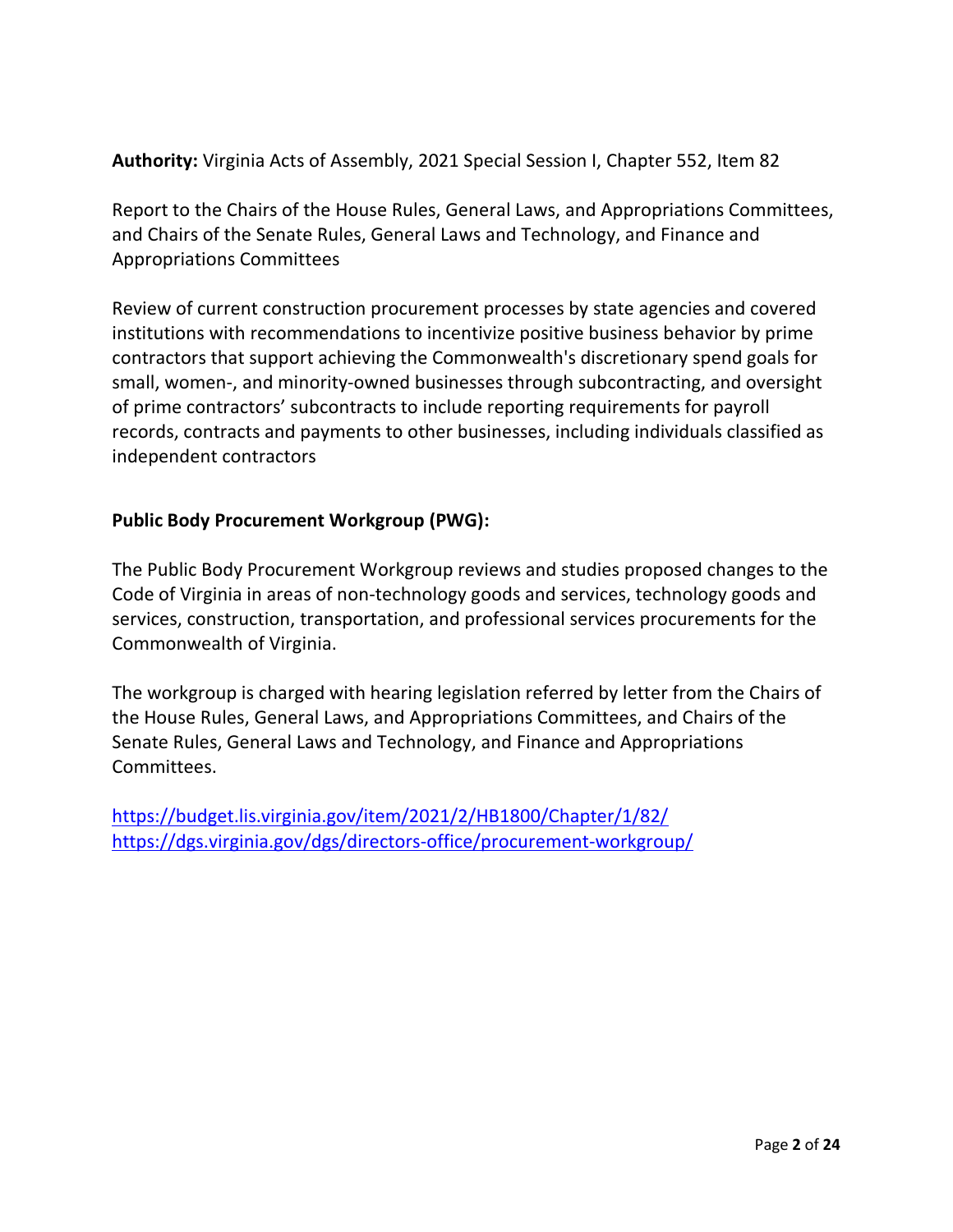**Membership:** The work group representatives that developed this recommendations in this report: following:

| Department of General Services                                                 |  |  |  |  |  |  |
|--------------------------------------------------------------------------------|--|--|--|--|--|--|
| Joseph F. Damico, Director                                                     |  |  |  |  |  |  |
| Department of Small Business and Supplier Diversity                            |  |  |  |  |  |  |
| Jennifer Mayton, Acting Director                                               |  |  |  |  |  |  |
| Virginia Information Technologies Agency                                       |  |  |  |  |  |  |
| Dan Wolf, Chief Administrative Officer                                         |  |  |  |  |  |  |
| Virginia Department of Transportation                                          |  |  |  |  |  |  |
| Lisa M. Pride, CPA, Chief of Administration                                    |  |  |  |  |  |  |
| Department of Planning and Budget                                              |  |  |  |  |  |  |
| Jason X. Saunders, Budget and Policy Analyst/General Government Coordinator    |  |  |  |  |  |  |
| Virginia Association of State Colleges and University Purchasing Professionals |  |  |  |  |  |  |
| Mary W. Helmick, Director of Procurement, Virginia Tech                        |  |  |  |  |  |  |
| Virginia Association of Governmental Purchasing                                |  |  |  |  |  |  |
| Patti Innocenti, Procurement Manager City of Fairfax                           |  |  |  |  |  |  |
| Office of the Attorney General                                                 |  |  |  |  |  |  |
| Julie M. Whitlock, Senior Assistant Attorney General/Section Chief             |  |  |  |  |  |  |
| Virginia House Appropriations Committee                                        |  |  |  |  |  |  |
| Kimberly L. McKay, Legislative Fiscal Analyst   House Appropriations Committee |  |  |  |  |  |  |
| Andrea Peeks, Legislative Fiscal Analyst   House Appropriations Committee      |  |  |  |  |  |  |
| Senate Finance and Appropriations Committee                                    |  |  |  |  |  |  |
| Adam Rosatelli, Legislative Analyst                                            |  |  |  |  |  |  |
| Division of Legislative Services                                               |  |  |  |  |  |  |
| Amigo R. Wade, Staff Director                                                  |  |  |  |  |  |  |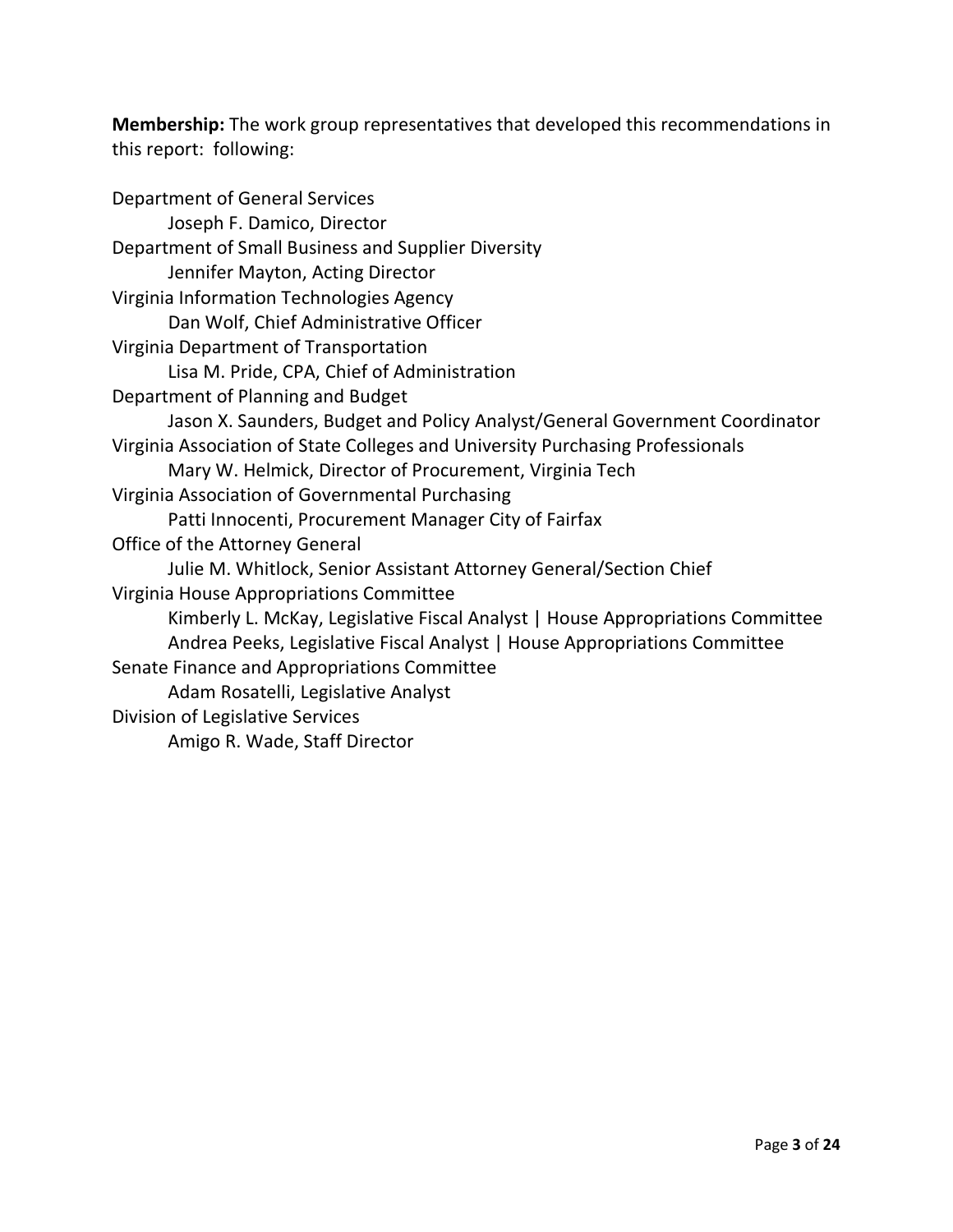#### **DGS Staff for this Report:**

Matthew James, Deputy Director Sandra L. Gill, Deputy Director Jessica Hendrickson, Director of Policy and Legislative Affairs William M. Coppa, Director, Division of Engineering and Buildings J. Peter Stamps, Director, Division of Purchases and Supply Angela Hughes, DPS Statewide Sourcing and Contract Officer

#### **Acknowledgement:**

The Public Body Procurement Work Group expresses its appreciation to all of its members, the Department of Labor and Industry, Department of Taxation, Virginia Employment Commission, other state and local government public bodies, and the private sector community involved in the collection and reporting of survey data and participation throughout this process.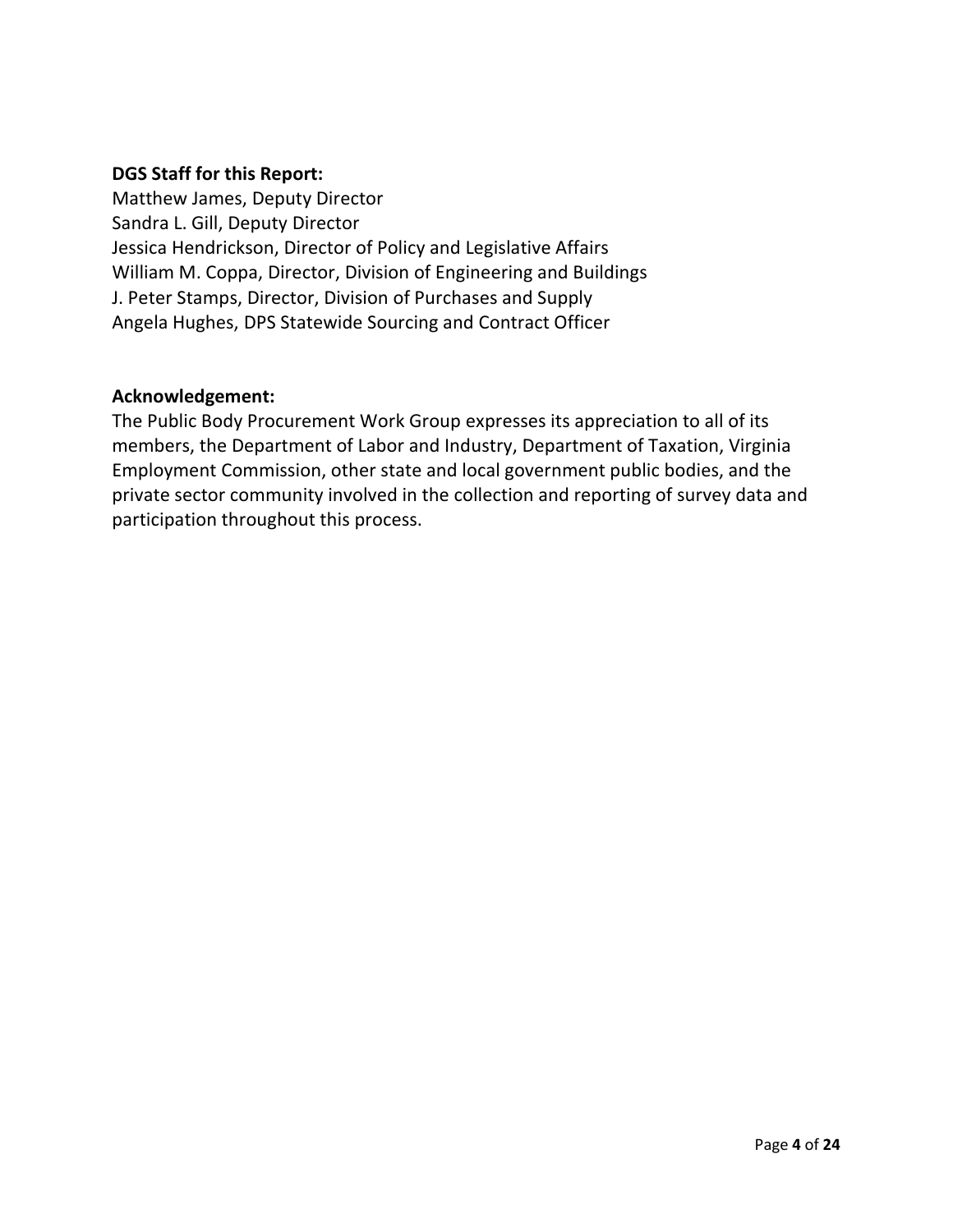

**COMMONWEALTH of VIRGINIA** 

Department of General Services

Joseph F. Damico Director

Sandra L. Gill Deputy Director

1100 Bank Street Suite 420 Richmond, Virginia 23219 Phone (804) 786-3311 FAX (804) 371-8305

October 21, 2021

Speaker Eileen Filler-Corn, House Rules Chair David L. Bulova, House General Laws Chair Luke E. Torian, House Appropriations Committee Chair Mamie E. Locke, Senate Rules Chair George L. Barker, Senate General Laws and Technology Chair Janet D. Howell, Senate Finance and Appropriations Committees

Dear Chairs:

In 2021, the General Assembly established the Public Body Procurement Work Group (PWG) and charged it with (i) hearing legislation referred by letter from the Chairmen of the House Committees on Rules, General Laws, and Appropriations and the Senate Committees on Rules, General Laws and Technology, and Finance and Appropriations and (ii) reviewing procurement-related proposals at the request of such Chairmen in advance of upcoming legislative sessions in order to better understand potential impacts prior to their consideration by the General Assembly.

As an initial assignment, the General Assembly tasked the PWG with (a) reviewing current construction procurement processes used by state agencies and covered institutions and providing recommendations to incentivize positive business behavior by prime contractors that supports achieving the Commonwealth's discretionary spend goals for small, women-owned, and minority-owned businesses through subcontracting and (b) providing best practices associated with oversight of prime contractors' subcontracts to include reporting requirements for payroll records, contracts, and payments to other businesses, including individuals classified as independent contractors.

The PWG has completed its initial assignment Please see the attached report.

Sincerely oseph F. Damico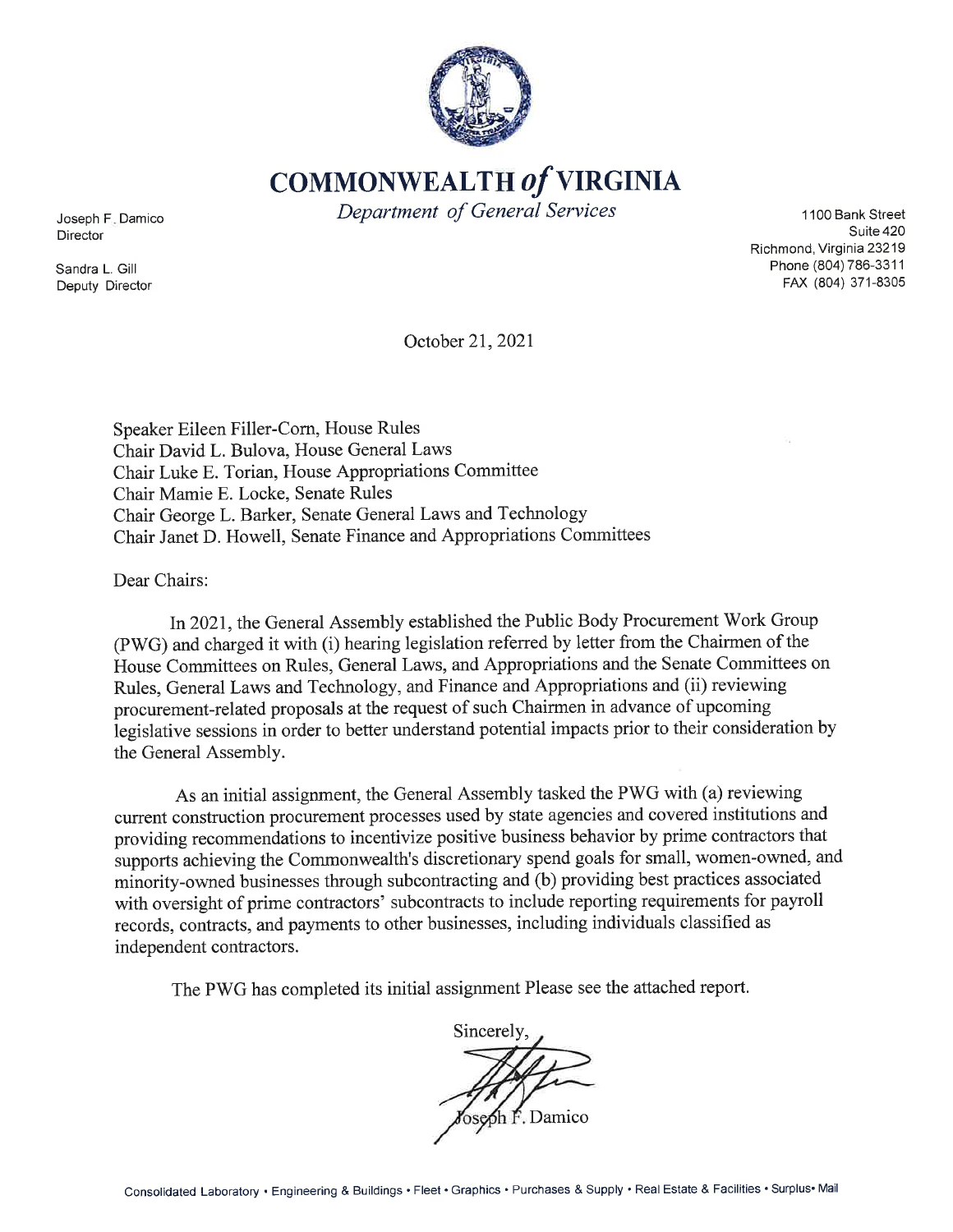| $\mathbf{L}$ |                                                                                   |  |  |  |  |  |  |
|--------------|-----------------------------------------------------------------------------------|--|--|--|--|--|--|
| П.           |                                                                                   |  |  |  |  |  |  |
| III.         |                                                                                   |  |  |  |  |  |  |
| IV.          |                                                                                   |  |  |  |  |  |  |
|              | V. Procurement Polices: State Agencies, Covered Institutions and Their Vendors 11 |  |  |  |  |  |  |
|              |                                                                                   |  |  |  |  |  |  |
|              |                                                                                   |  |  |  |  |  |  |
|              |                                                                                   |  |  |  |  |  |  |
|              |                                                                                   |  |  |  |  |  |  |
|              |                                                                                   |  |  |  |  |  |  |
|              |                                                                                   |  |  |  |  |  |  |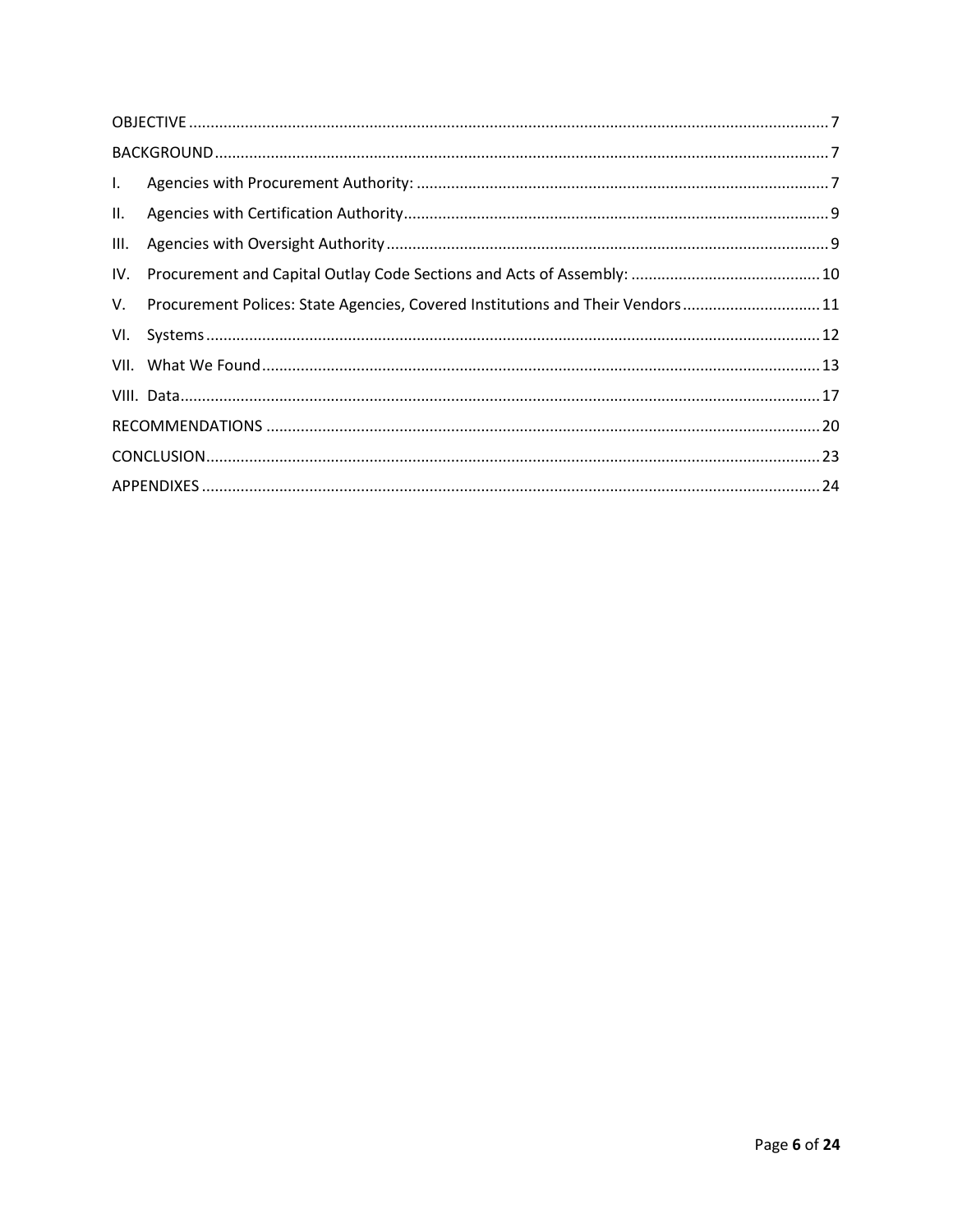## <span id="page-6-0"></span>**OBJECTIVE**

Review of current construction procurement processes by state agencies and covered institutions with recommendations to incentivize positive business behavior by prime contractors that support achieving the Commonwealth's discretionary spend goals for small, women-, and minority-owned businesses through subcontracting, and oversight of prime contractors' subcontracts to include reporting requirements for payroll records, contracts and payments to other businesses, including individuals classified as independent contractors

## <span id="page-6-1"></span>BACKGROUND

## <span id="page-6-2"></span>I. Agencies with Procurement Authority:

### A. Department of General Services (DGS)

DGS, through its Division of Purchases and Supply (DPS), as authorized in §2.2-1110, serves as the centralized procurement authority for every authority, department, division, institution, officer, agency, and other unit of state government, unless otherwise exempted, for all non-technology and non-professional goods and services. DGS, in creation of procurement policies, procedures and regulations, adheres to the Virginia Public Procurement Act (VPPA) and publishes the Agency Procurement and Surplus Property Manual (APSPM).

DGS, through its Division of Engineering and Buildings (DEB), does not have centralized procurement authority for construction; however, DEB is directed to establish standards, policies, terms, conditions, and procedures which are to be followed by state agencies. DEB, as authorized in §2.2- 1132, publishes the Construction and Professional Services Manual (CPSM).

Each manual is revised at a minimum annually to incorporate changes as new laws are passed and existing laws are amended. Both DPS and DEB offer training and certification opportunities, teaching and educating others on procurement policies and procedures as articulated in the respective manuals.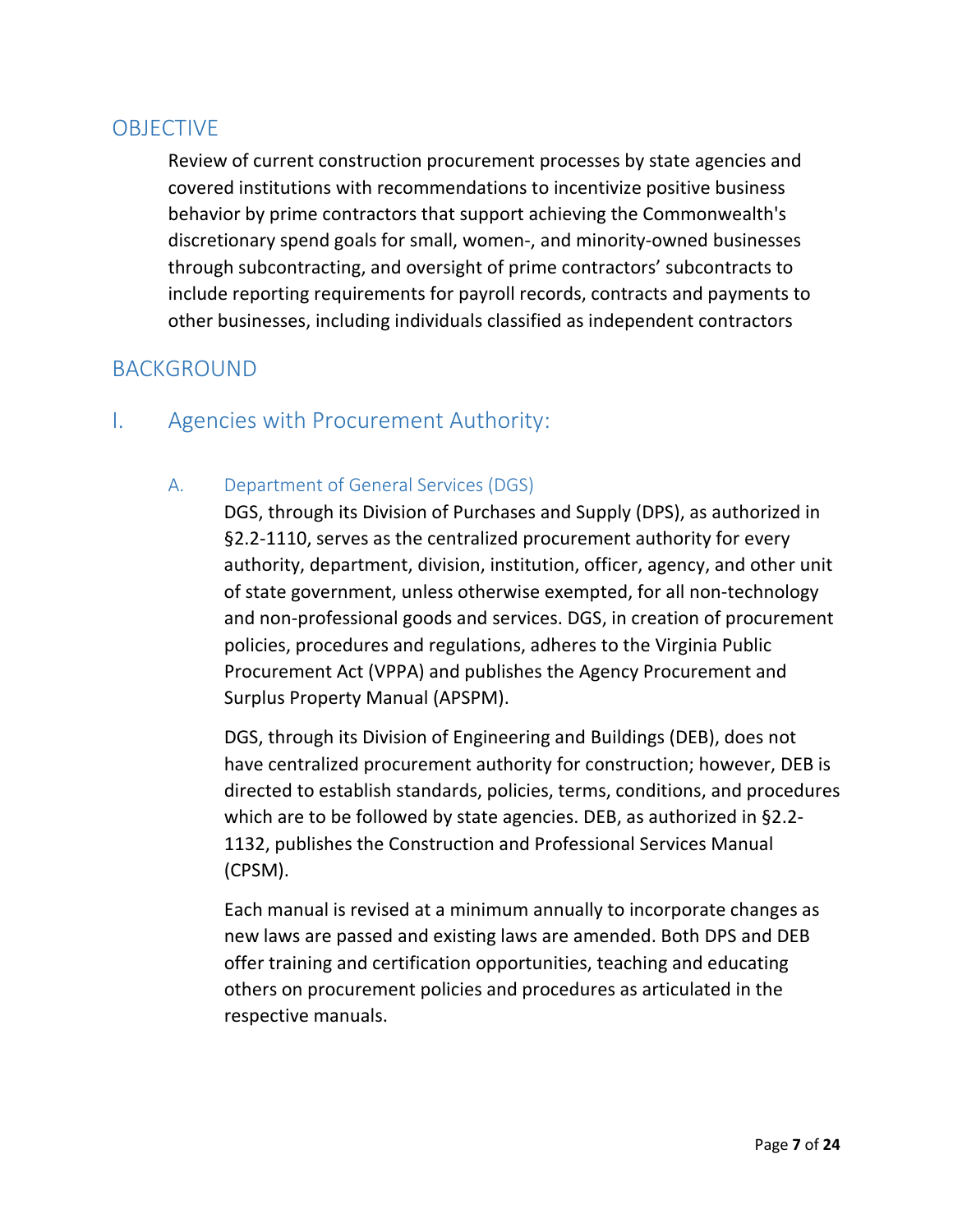DGS does not have authority over local government procurement or Institutions of Higher Education that operate under Management Agreements and Memoranda of Understanding in the areas of procurement or construction.

#### B. Covered Institutions

Currently there are six (6) Covered Institutions that have been granted additional operational authority through Management Agreements, also referred to as Level III or Tier III. These institutions have autonomy in various areas of operation, to include procurement of goods and services and construction.

There are eight (8) Covered Institutions that have additional operational authority through Memoranda of Understanding (see Appendix), also referred to as Level II or Tier II. These institutions have autonomy in two to three areas. Those areas are: procurement, capital outlay, information technology. Covered institutions operating with additional operational authority follow the Rules Governing Procurement established under the Restructured Higher Education Financial and Administrative Operations Act rather than the Virginia Public Procurement Act (VPPA).

#### C. Virginia Department of Transportation (VDOT)

VDOT is responsible for building, maintaining and operating the state's roads, bridges and tunnels and has authority to establish policies and procedures for construction of roads, bridges and tunnels. Often referred to as horizontal construction.

#### D. Local Public Bodies

Local public bodies are granted the option to follow the VPPA or exempt themselves from it. Currently, about half of the local governments follow the VPPA while the other half has exempted themselves by adopting, by ordinance or resolution, alternative policies and procedures.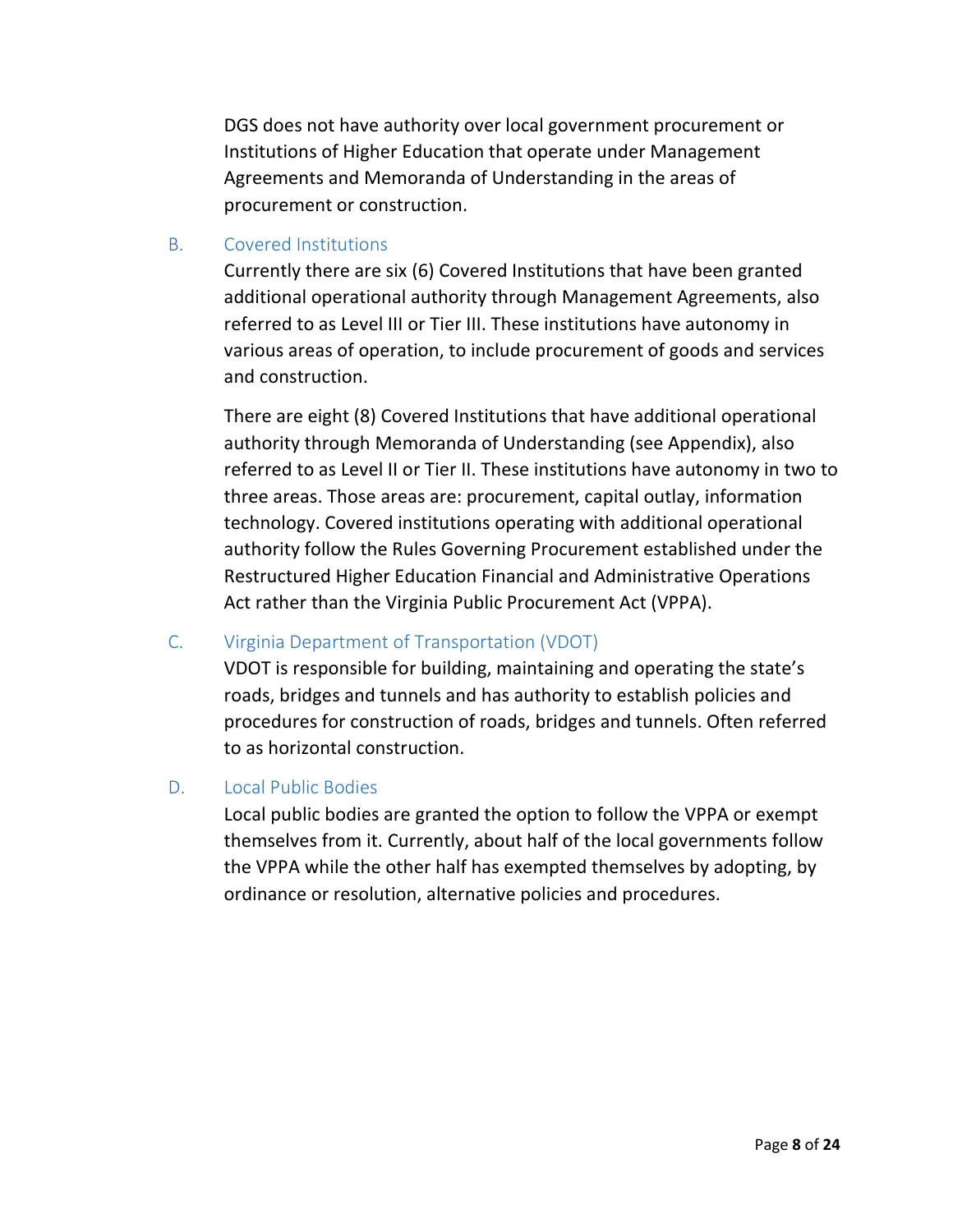# <span id="page-8-0"></span>II. Agencies with Certification Authority

### A. Department of Small Business and Supplier Diversity (DSBSD)

The Code of Virginia §2.2-1605 authorizes DSBSD to establish a process for the establishment, preservation, and strengthening of small, women-, and minority-owned businesses. DSBSD, as authorized in § 2.2-1606.8, has adopted regulations for certification programs for small, women-owned, and minority-owned businesses and employment services organizations.

# <span id="page-8-1"></span>III. Agencies with Oversight Authority

## A. Department of Labor and Industry (DOLI)

DOLI works with Virginia employers and employees to develop strong occupational safety and health programs. The agency's compliance efforts address safety and health hazards in general industry construction, and increase workplace safety awareness. DOLI also administers the child labor, minimum wage, and prevailing wage laws.

## B. Department of Taxation (Tax)

The Department of Taxation serves citizens and businesses in Virginia by establishing and enforcing tax laws. Tax is tasked with exposing violations of law, corruption, and does not condone acts of fraud, theft, or waste. Tax, as authorized in §2.2-4321.1, is to determine whether a source is prohibited due to failure to collect and remit tax on sales delivered within the Commonwealth. Tax is required to notify DGS of its determination that a source is prohibited. Tax also shall determine if worker misclassification has occurred by an employer that failed to properly classify an individual as an employee under the provisions of § 58.1-1900, the Department shall notify all public bodies and covered institutions of the name of the employer.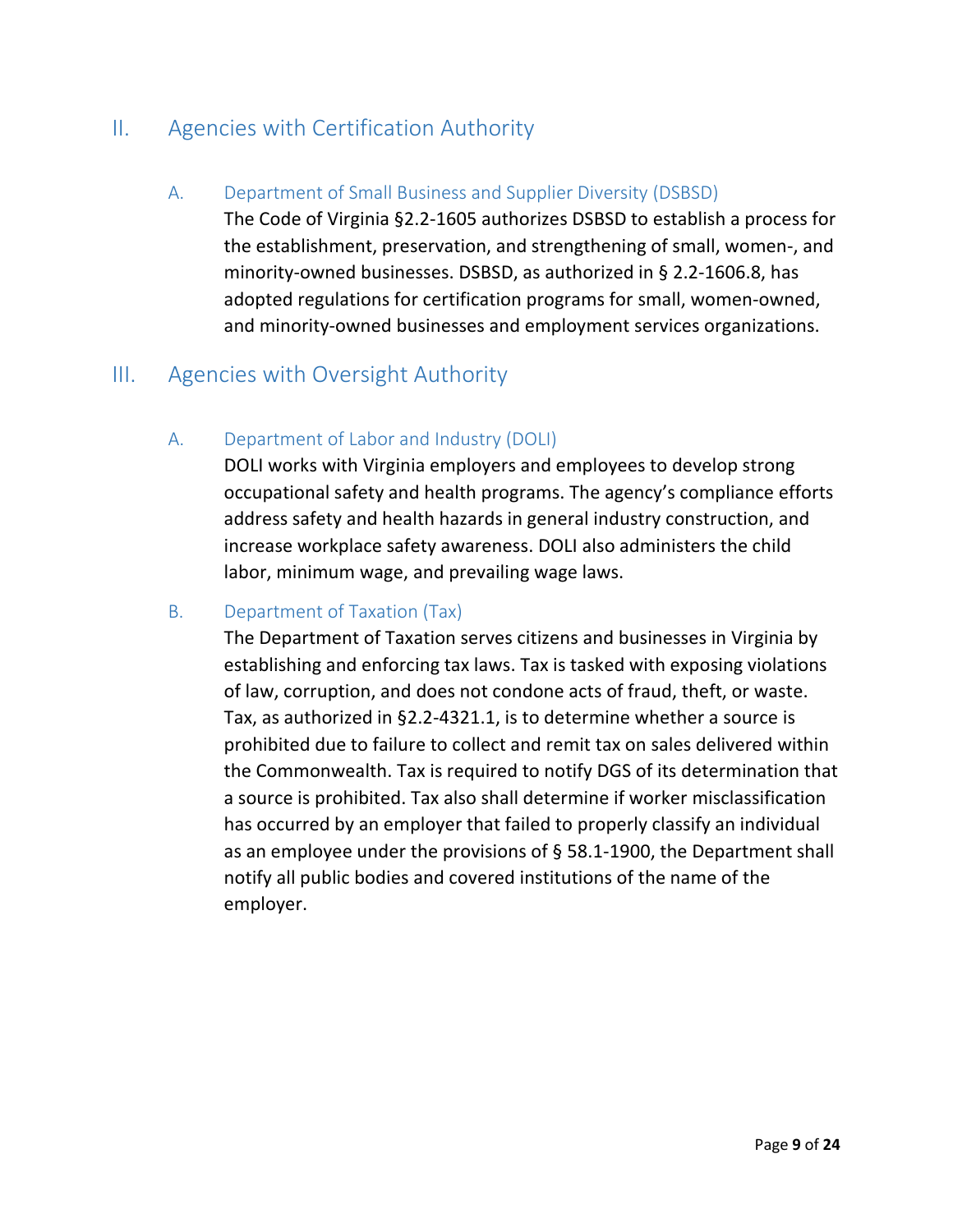C. Virginia Employment Commission (VEC)

The Virginia Employment Commission conducts random audits of employers as part of the unemployment insurance program. It also has a team of special investigators who investigate complaints of alleged misclassification that are often reported by competitor businesses, worker advocacy groups or employees. The VEC performs interagency investigations and supplies suspected tax fraud information to the Department of Taxation.

D. Office of the Attorney General, Worker Protection Unit (OAG)

The OAG Worker Protection Unit is a multidisciplinary team of prosecutors and attorneys focused on educating Virginia workers on their rights, and investigating, stopping, and prosecuting exploitation of Virginia workers, including wage theft and worker misclassification, which cheats workers out of pay and the Commonwealth out of revenue. This unit was established in March 2021 by Attorney General Mark Herring.

# <span id="page-9-0"></span>IV. Procurement and Capital Outlay Code Sections and Acts of Assembly:

Public procurement is addressed in various sections of the Code and Acts of Assemblies. Below are links to the Virginia Public Procurement Act, which governs state agencies and some local governments; the Rules Governing Procurement for Higher Education, which governs Higher Education Institutions that have procurement authority; the Appropriation Act section that outlines capital outlay projects; and the section of the Appropriation Act that authorizes the higher education restructuring that allows some institutions to be exempt from the VPPA by following the Rules Governing Procurement.

- A. [Virginia Public Procurement Act \(VPPA\)](https://dgs.virginia.gov/globalassets/business-units/dps/documents/vppa/vppa-unofficial_2021.pdf) and Construction [Management and Design-build](https://dgs.virginia.gov/globalassets/business-units/dps/documents/vppa/vppa-unofficial_2021.pdf)
- B. [Rules Governing Procurement of Goods, Services, Insurance, and](https://vascupp.org/sites/vascupp/files/2020-05/vascapp-governing-rules.pdf)  [Construction by a Public Institution of Higher Education](https://vascupp.org/sites/vascupp/files/2020-05/vascapp-governing-rules.pdf)
- C. [Appropriation Act –](https://budget.lis.virginia.gov/item/2021/2/HB1800/Chapter/4/4-4.01/) Capital Outlay
- D. Appropriation Act [Higher Education Restructuring](https://budget.lis.virginia.gov/item/2021/2/HB1800/Chapter/4/4-9.01/)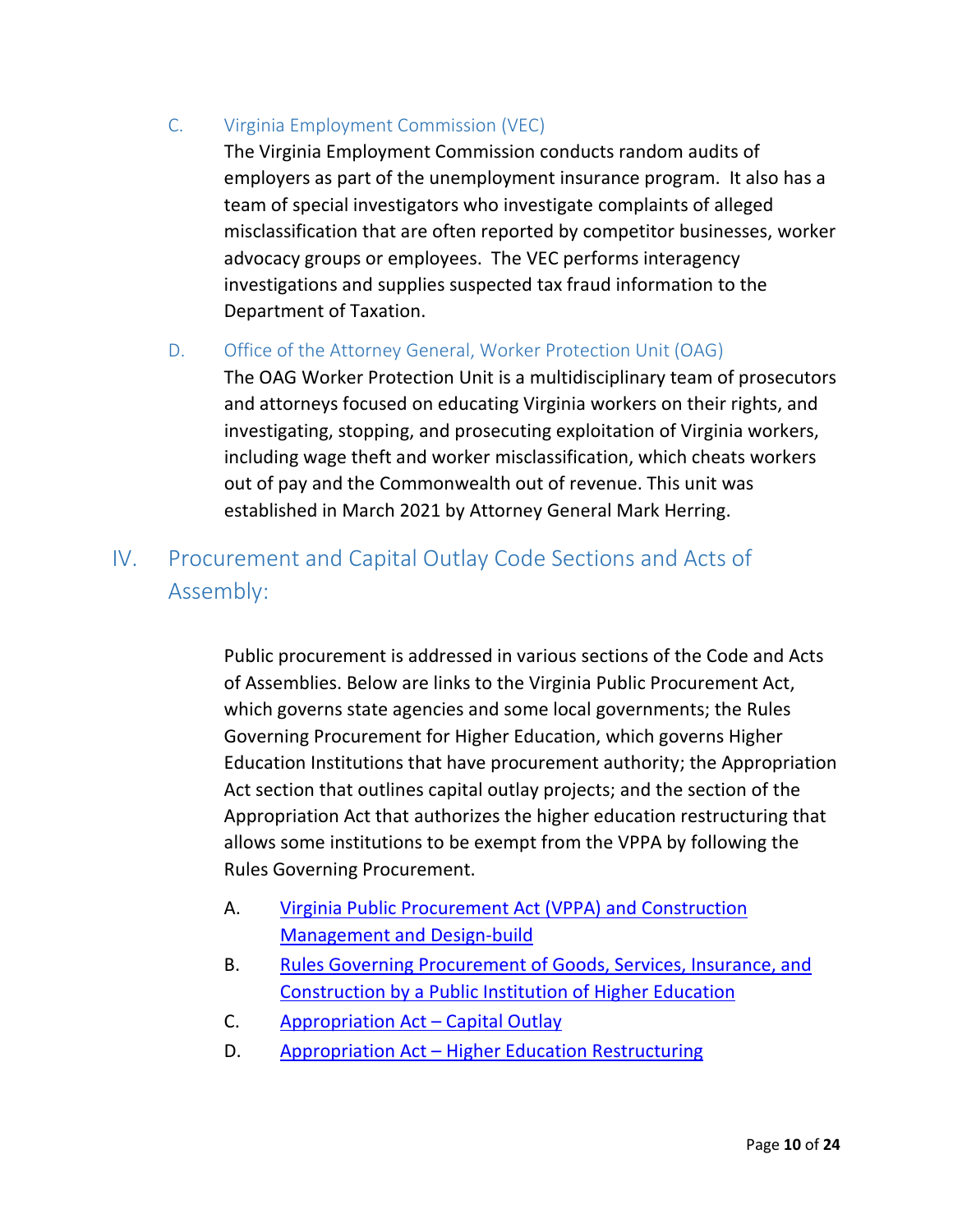# <span id="page-10-0"></span>V. Procurement Polices: State Agencies, Covered Institutions and Their Vendors

Different policies and procedures govern public body vertical construction projects. State agencies and select covered institutions follow the Construction and Professional Services Manual (CPSM) that is authored by DGS; however, DGS does not have authority over the entities that utilize the CPSM. Covered institutions with procurement authority have institution-specific construction procurement manuals that can be accessed at the links below.

A. State Agencies and Select Covered Institutions [Construction and Professional Services Manual \(CPSM\)](https://dgs.virginia.gov/globalassets/business-units/bcom/documents/cpsm/cpsm-2020-rev-0_.pdf)

| Β. | <b>Higher Education Capital Construction Manuals:</b>              |
|----|--------------------------------------------------------------------|
|    | University of Virginia:                                            |
|    | https://www.fm.virginia.edu/depts/fpc/hecomanual.html              |
|    | Virginia Tech:                                                     |
|    | https://www.facilities.vt.edu/content/dam/facilities vt edu/design |
|    | -and-construction-                                                 |
|    | standards/Maroon%20Manual%20January%202020.pdf                     |
|    | William & Mary:                                                    |
|    | https://www.wm.edu/offices/facilities/departments-                 |
|    | directors/fpdc/references/dcmanual.pdf                             |
|    | VCU: https://fmd.vcu.edu/media/fmd/documents/construction-         |
|    | planning-and-design/VCU HECO Manual.pdf                            |
|    | JMU: https://www.jmu.edu/hecom/index.shtml                         |
|    | GMU: https://facilities.gmu.edu/wp-                                |
|    | content/uploads/2019/11/Mason-HECO-Manual-06-19-2017.pdf           |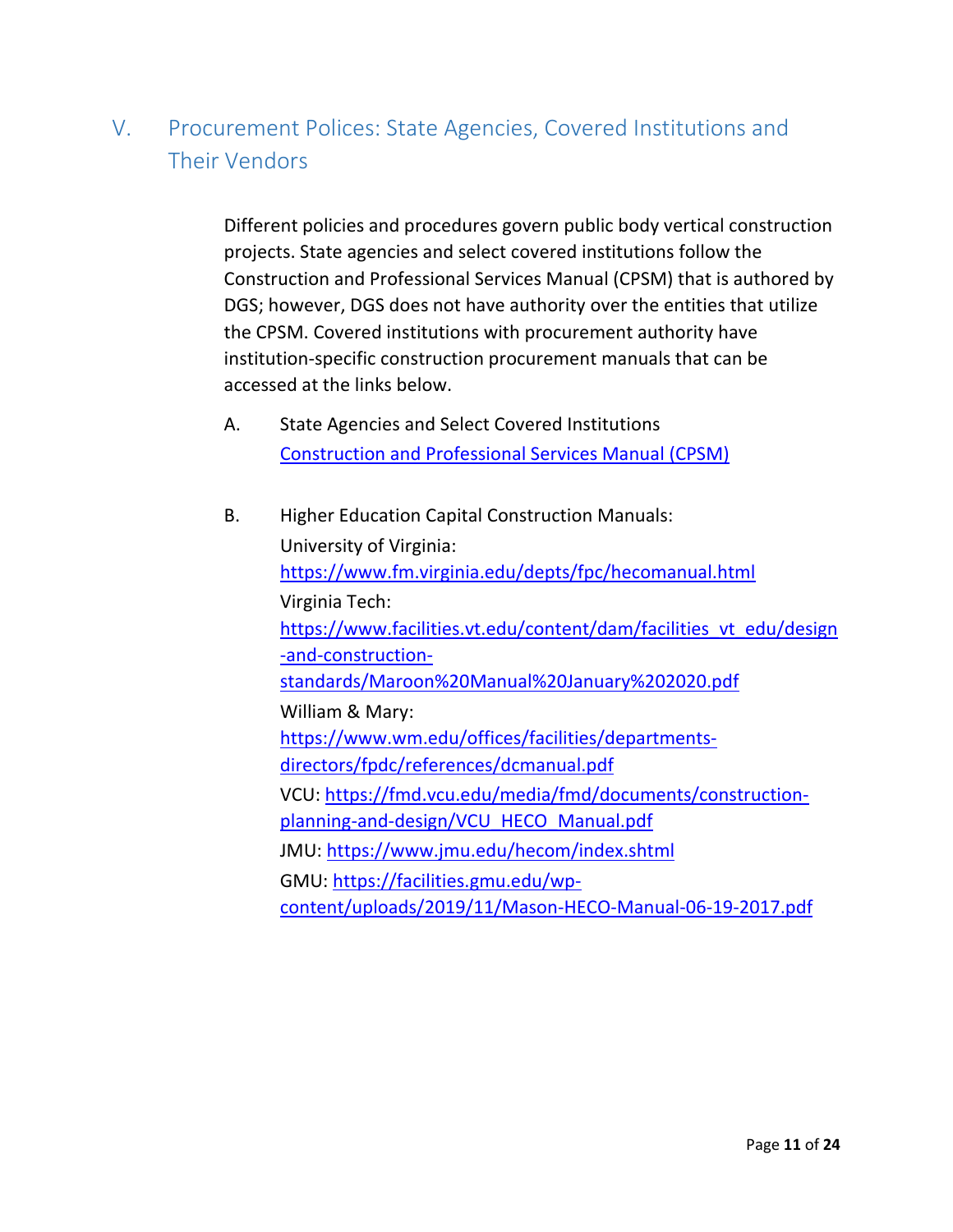## <span id="page-11-0"></span>VI. Systems

There are various systems used throughout the Commonwealth for procurement and contract management activities. State agencies are required by the Code of Virginia to utilize the Commonwealth's central electronic procurement system, also known as eVA.

- A. DGS: Statewide Electronic Procurement System (eVA)
- B. UVA: Market Place
- C. VA Tech: HokieMart
- D. VCU: RealSource
- E. W&M: BuyW&M
- F. DSBSD Vendor Certification portal
- G. DSBSD Agency Dashboard and reporting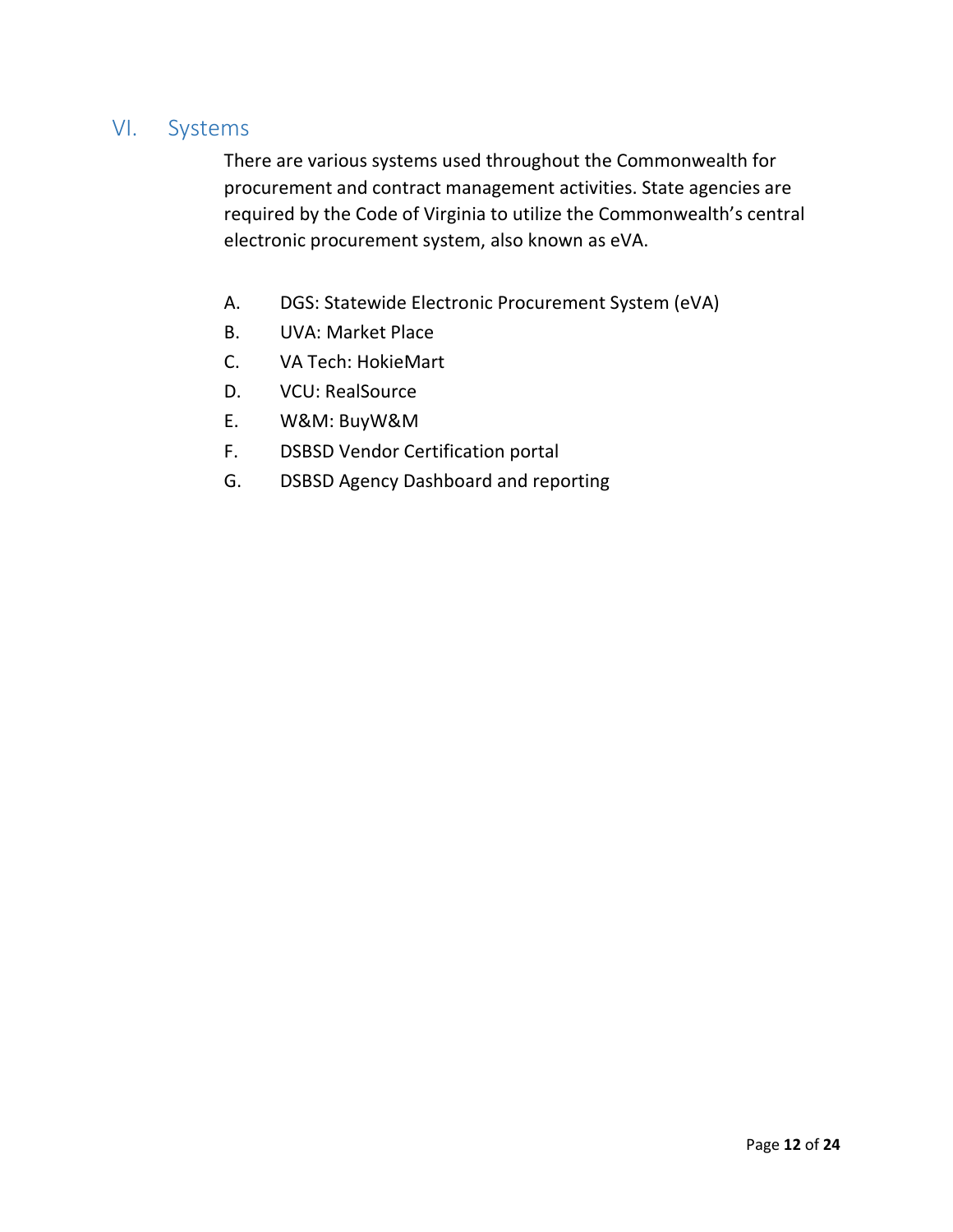## <span id="page-12-0"></span>VII. What We Found

In April, DGS began the process of collaborating with the procurement workgroup members. A total of nine (9) meetings were held between May 2021 and August 2021 in order to discuss the tasks assigned and ensure adequate input and discussion could take place. The meetings included assigning subject matter experts to various categories and having the experts research and report their findings, review and analyzation of the survey data, and further exploring suggestions discussed within the workgroup meetings.

The PWG engaged public and private stakeholder groups to better understand the current perception of achieving the Commonwealth's discretionary spend goals for small, women-, and minority-owned businesses, and subcontractor oversight. Stakeholders included local government public bodies, state public bodies, institutions of higher education, contractors, architects and engineers, companies that provide non-technology goods and services to the Commonwealth, companies that provide technology goods and services to the Commonwealth, and industry representatives.

Together, the workgroup developed a survey with 45 questions for stakeholders, both public and private. The survey solicited response regarding types of services or goods provided to the Commonwealth and sought input on the current small, women-, and minority-owned certification process and utilization in procurements. Various avenues were used to solicit over 100,000 individuals, and the workgroup received 1,158 responses. Of that total, 996 responses were from private sector and 162 were from public entities.

The stakeholders who responded to the survey presented varying opinions on the current small business certification process and utilization of certified businesses. Of the respondents, 236 indicated they are not currently DSBSD certified and 159 indicated they are DSBSD certified.

Through the survey responses and discussing the objectives of PWG within the member group, we identified areas throughout the procurement process where changes could be made and areas that should be further explored. The following information and resulting recommendations would impact the pre-solicitation phase, during solicitation, and contract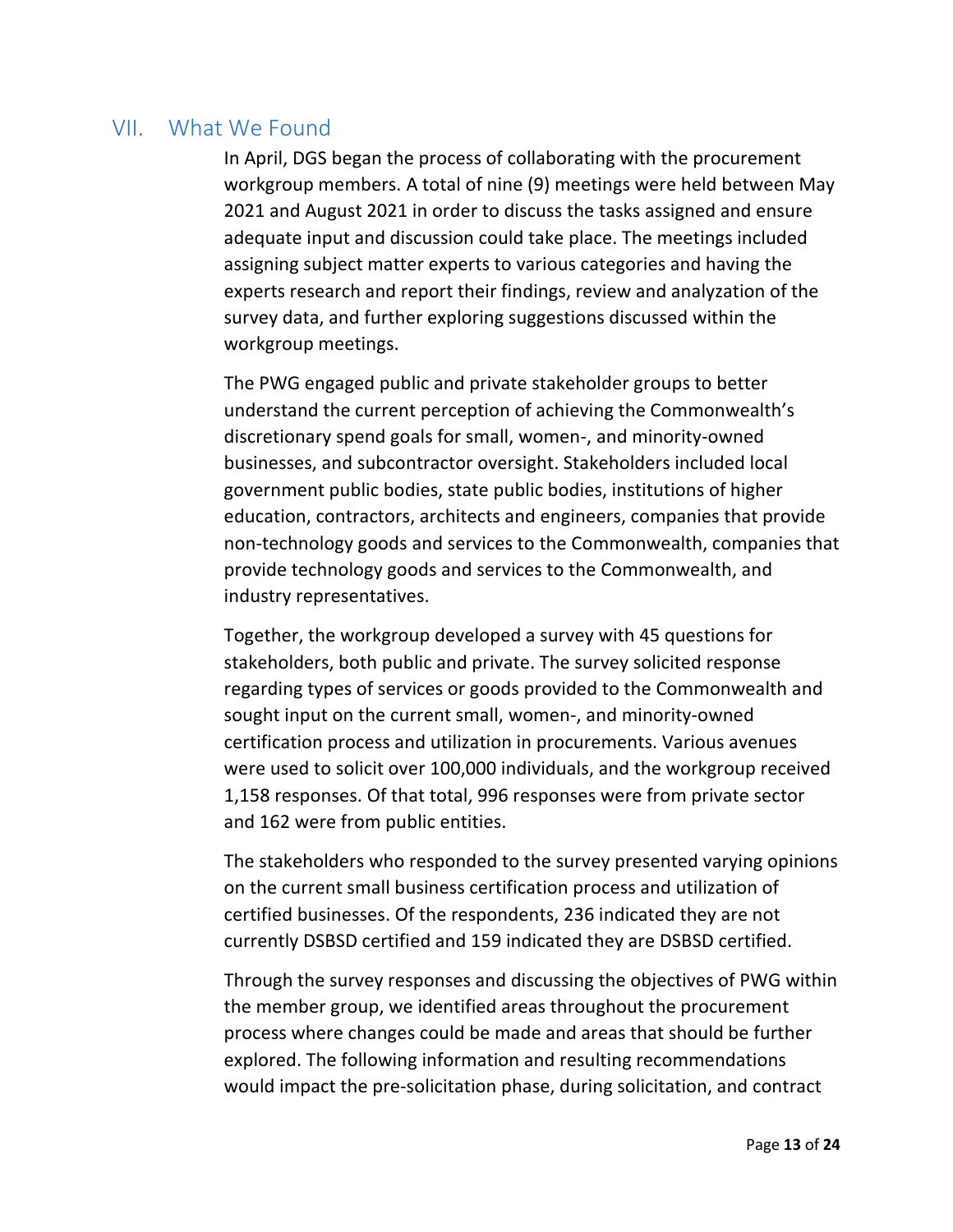award/administration phase of capital outlay vertical construction procurements over \$3 million.

Survey responses showed that prime contractors indicated they cannot find enough qualified certified subcontractors at the time of solicitation or during the performance of the contract. To help facilitate prime contractors' ability to find certified subcontractors, DSBSD with DGS and covered institutions, agreed to evaluate the current DSBSD vendor search functionality and identify potential enhancements to facilitate prime contractors' selection of DSBSD certified subcontractors. Facilitating the ability for prime contractors to more easily find certified subcontractors is a step in the right direction.

Another issue that was brought to the PWG members' attention is the challenge that prime contractors face during the solicitation phase and at the time of construction. The survey responses indicate that prime contractors struggle to find qualified certified vendors to utilize as subcontractors. Currently, at the time of bid submission, the prime contractor indicates the percentage of work they will subcontract to certified small businesses. The PWG members sought to find a way to allow prime contractors to communicate all work that is to be subcontracted, including to non-certified subcontractors. The goal of this is to bring awareness to the portions of the subcontracted work that is not going to certified subcontractors, thus allowing DSBSD to identify areas and trades that may be lacking certified subcontractors.

The PWG recommends that DGS and covered institutions develop a standard policy in collaboration with DSBSD requiring the bidder/offeror to identify the percentage of cost that will be subcontracted and categorize that by business type: DSBSD-certified small, women-, minorityowned businesses, and non-certified businesses. This will allow early awareness in the procurement process if there are not many qualified subcontractors available. In solicitations, state agencies and institutions of higher education will include information on how bidders and offerors can request assistance from DSBSD if the prime contractor believes there is an insufficient number of certified SWaM businesses available in the geographical area in which the work will be performed. This information sharing will allow DSBSD to proactively work to bring certified SWaM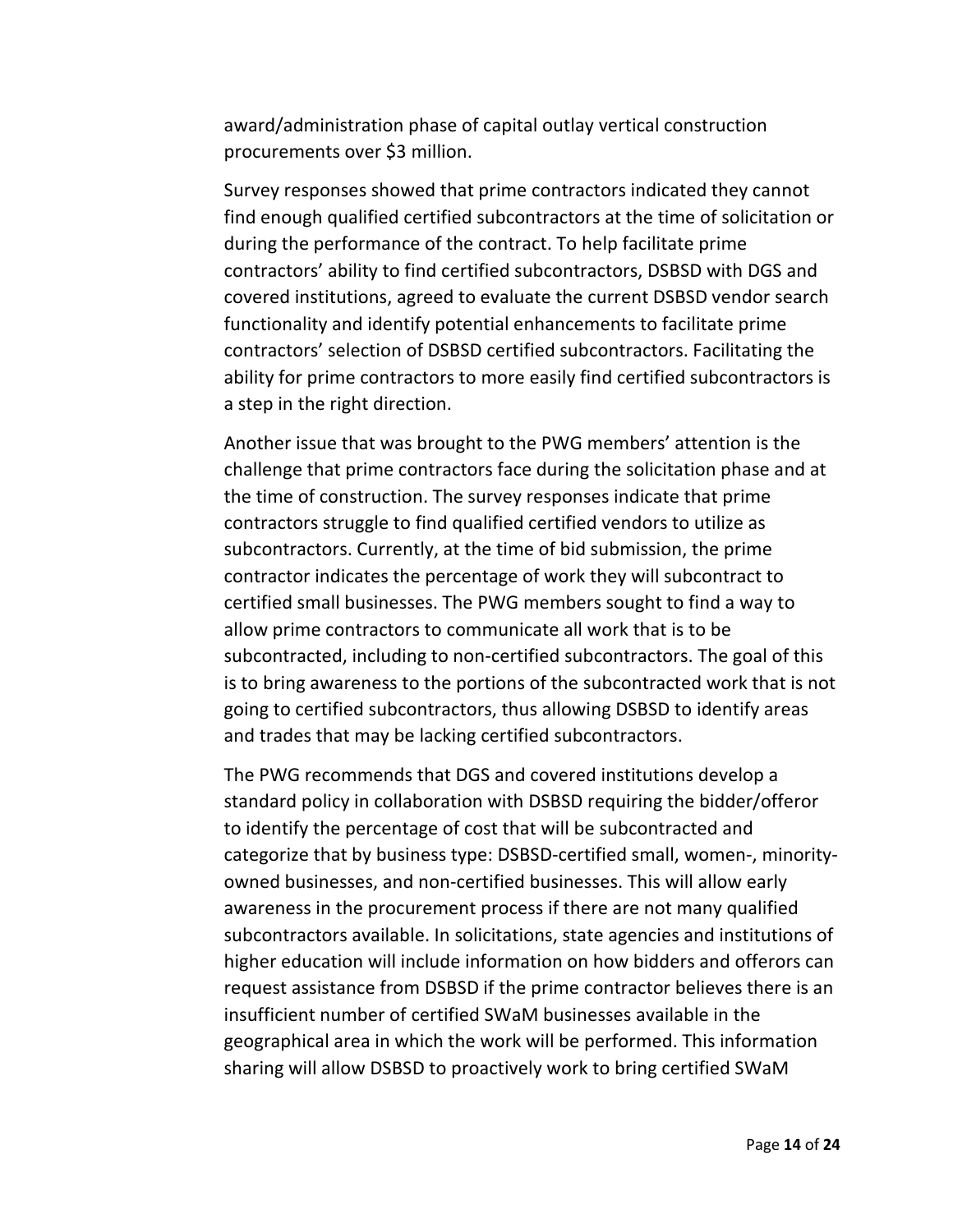businesses on board or determine challenges that the geographical area may be facing in regard to having certified SWaM businesses.

By Executive Order 35, state agencies are required to identify a SWaM champion. The SWaM champion is to ensure equity in the solicitation process and awarding of contracts. A SWaM champion should assist in identifying and encouraging businesses to become SWaM certified through DSBSD. In consideration of the importance of prime contractors utilizing certified SWaM subcontractors, it was suggested that prime contractors on construction projects identify a SWaM champion for each awarded project. The prime contractors' SWaM champion will help ensure the contractors meet or exceed the contractually agreed upon use of certified SWaM subcontractors. DGS and covered institutions, in collaboration with DSBSD, should develop a policy outlining the purpose and expectations of a prime contractor's SWaM champion.

In an ideal situation, prime contractors would use DSBSD certified businesses for their subcontracting needs. The survey responses indicate that some businesses felt the certification process was challenging, or were unaware of opportunities and what is required on construction projects. The PWG suggested that prime contractors identify which subcontractors they plan to utilize would meet the criteria to be certified by DSBSD. For those subcontractors identified as meeting the certification criteria, a declaration of eligibility and intent to certify will be completed. This declaration will be provided to DSBSD and DSBSD will then prioritize those businesses and guide them through the certification process. It is recommended that DSBSD develop policies and procedures in collaboration with DGS and covered institutions. This recommendation does contain a fiscal impact for DSBSD to implement and is identified in greater detail later in the report.

The PWG members identified the importance of collaborating with other agencies to assist with their mission of auditing and enforcing worker misclassification, prevailing wage laws, and payment of taxes. This collaboration would include inputting specific data from subcontractors utilized by prime contractors on projects into a central reporting system. The members discussed and agreed upon the importance of having a centralized reporting system in which the oversight audit and enforcement agencies could access data and information in a secure location. The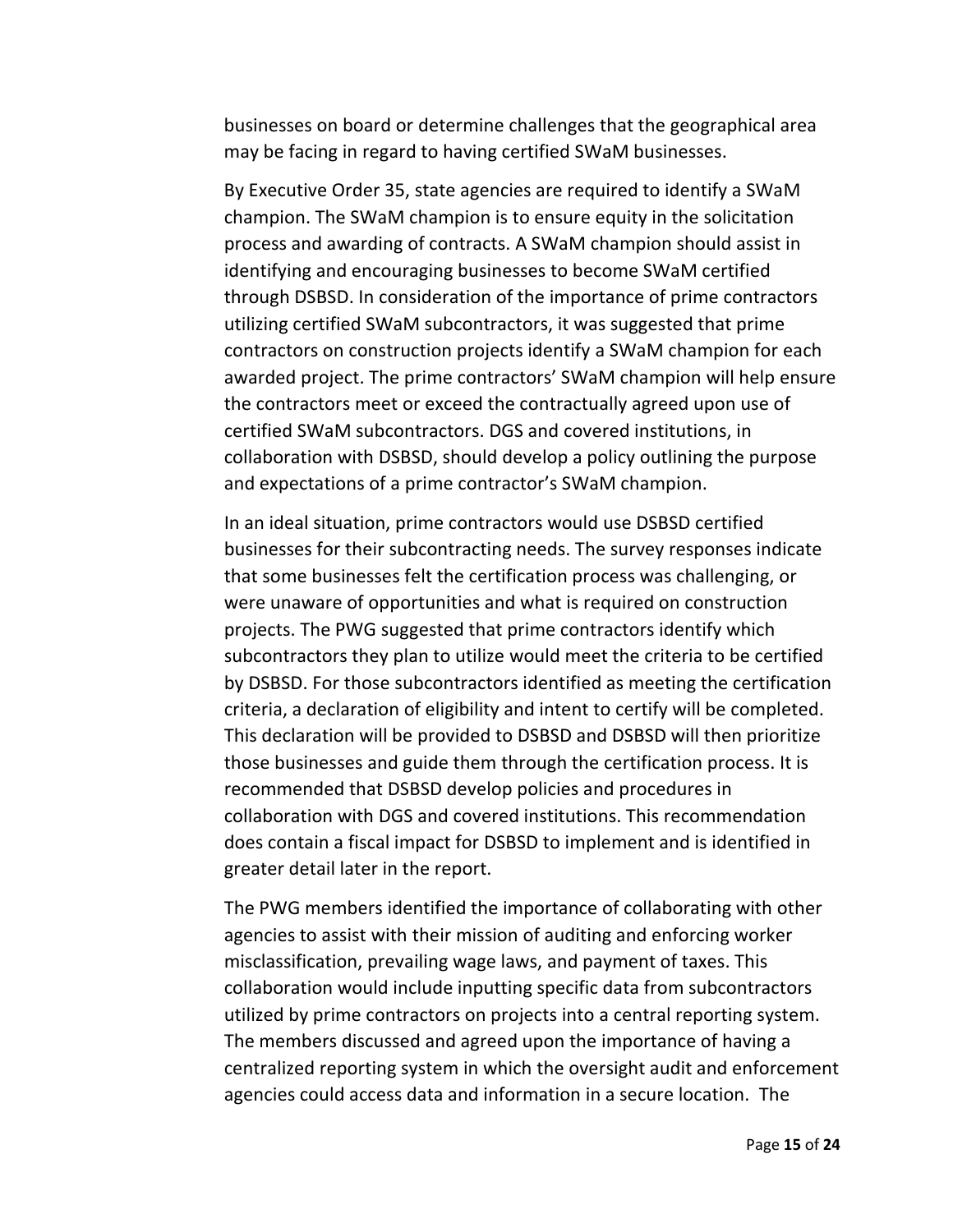system and data would be protected and only viewable by approved persons. In order to achieve the intent of this recommendation, the following audit agencies will need to assist state agencies and covered institutions to determine the requirements: DSBSD, DOLI, Tax, VEC, and OAG.

Recently an Interagency Taskforce was created, which is comprised of the Secretary of Commerce and Trade, Secretary of Administration, Secretary of Finance and the Secretary of Labor. This taskforce meets regularly to discuss worker misclassification and wage theft issues and also was tasked with recommending measures to improve transparency for construction contractors. The PWG recommends that the interagency taskforce oversee the agencies with audit and enforcement responsibilities to ensure that audits of contractors are being conducted routinely and communicated to the appropriate parties, to include the owner agency, DGS or the appropriate covered institution, and to the interagency taskforce.

DGS has authority to debar and enjoin vendors for violating contract terms. The DGS Construction Debarment and Enjoinment Committee consists of members from DGS and OAG. The members suggest that DGS expand the committee to include representatives from VDOT and covered institutions. The committee will receive the findings from the oversight agency audits, as explained above, and determine if a contractor should be debarred from doing business with the Commonwealth and for what amount of time.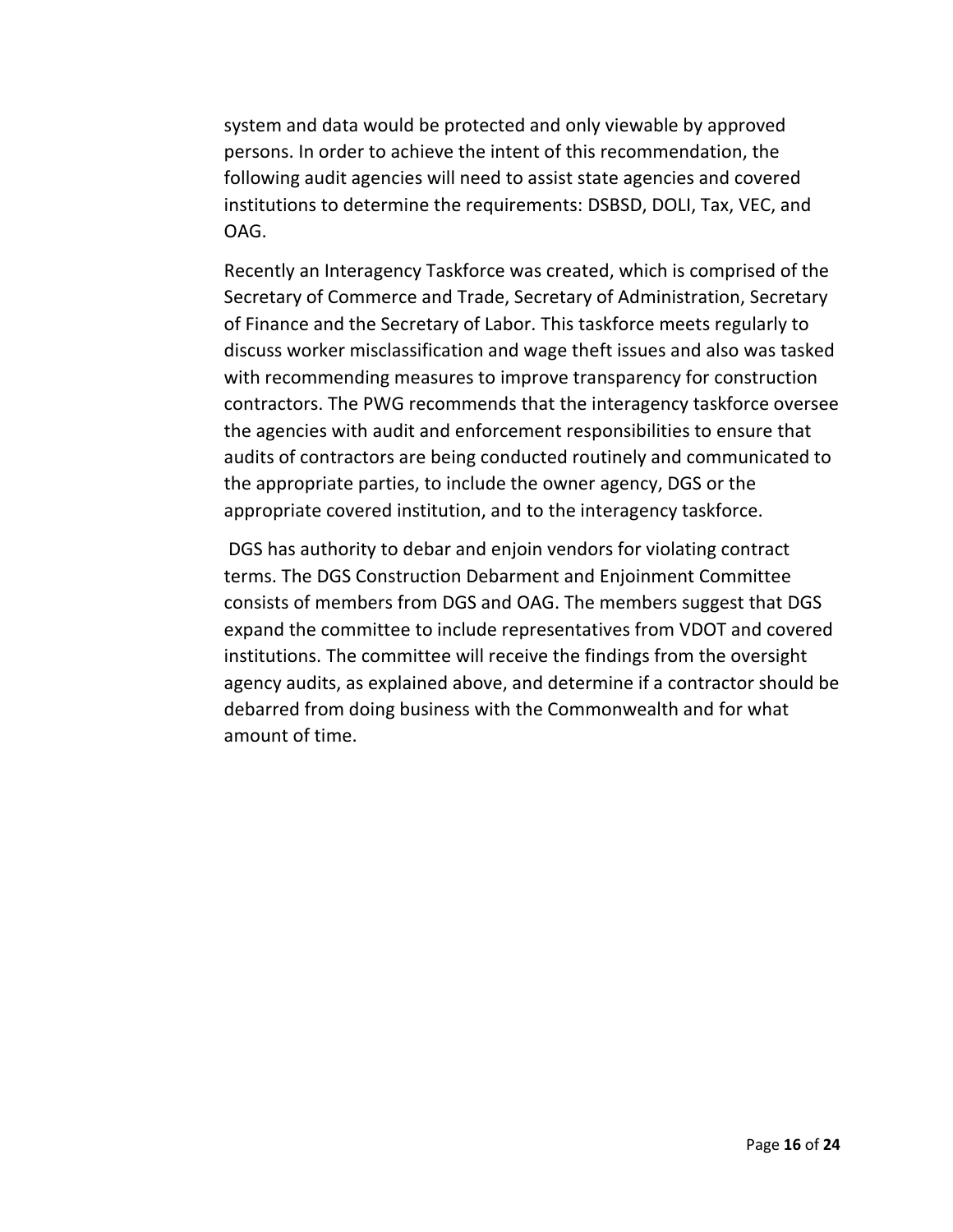## <span id="page-16-0"></span>VIII. Data

- A. Purchase Order Data July 1, 2019 June 30, 2021 (FY20 and FY21) A total of 2,020 purchase orders (POs) were identified as construction in eVA over the two-year period totaling \$1,134,028,008
	- 1. 1,712 POs were less than \$200,000 each for a total of \$50,885,918, 991 of those were awarded to a certified SWaM business and 721 we awarded to a non-SWaM
		- a. Limited subcontracting associated with this level of procurement
	- 2. 271 POs were between \$200,000 up to \$3 million for a total of \$173,300,245
		- a. Subcontractor estimate per project: 20
	- 3. 37 POs were greater than \$3 million for a total of \$910,141,844
		- a. Subcontractor Estimate per project:
			- I. Of the 37 there were 14 projects between \$3 million and \$10-20 million
			- II. Of the 37 there were 17 projects between \$10 million and \$50-40 million
			- III. Of the 37 there were 6 projects were greater than \$50- 60 million

*Source: eVA* 

- B. Survey:
	- 1. 1158 responses received
		- a. 160 from public bodies
		- b. 998 from private sector business
	- 2. Questions were not mandatory and could be skipped when completing the survey
	- 3. Many questions allowed for selection of all that applied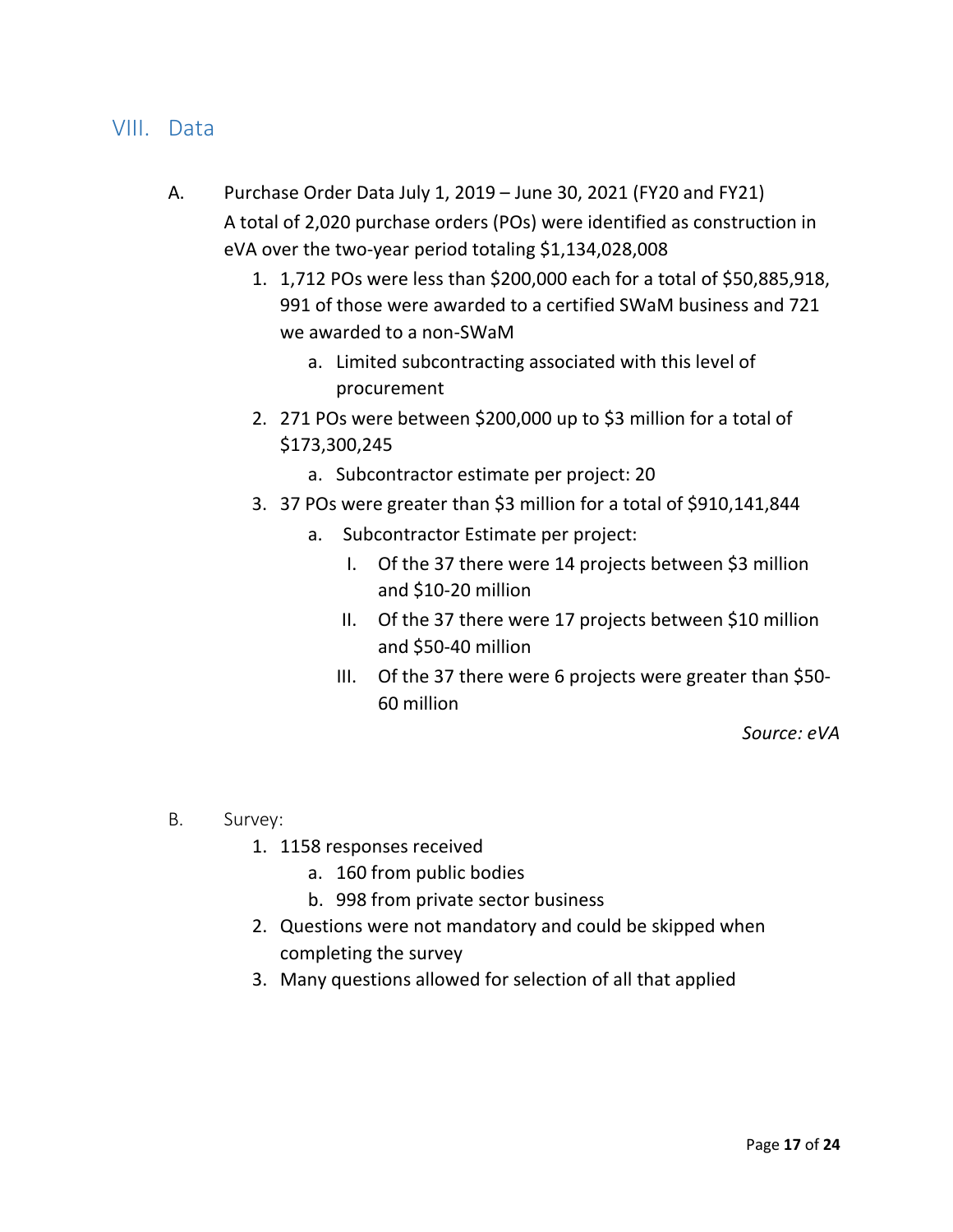The following charts reflect the responses by the 231 private sector businesses that identified as providing construction.



#### Years in Business



## SWaM Certification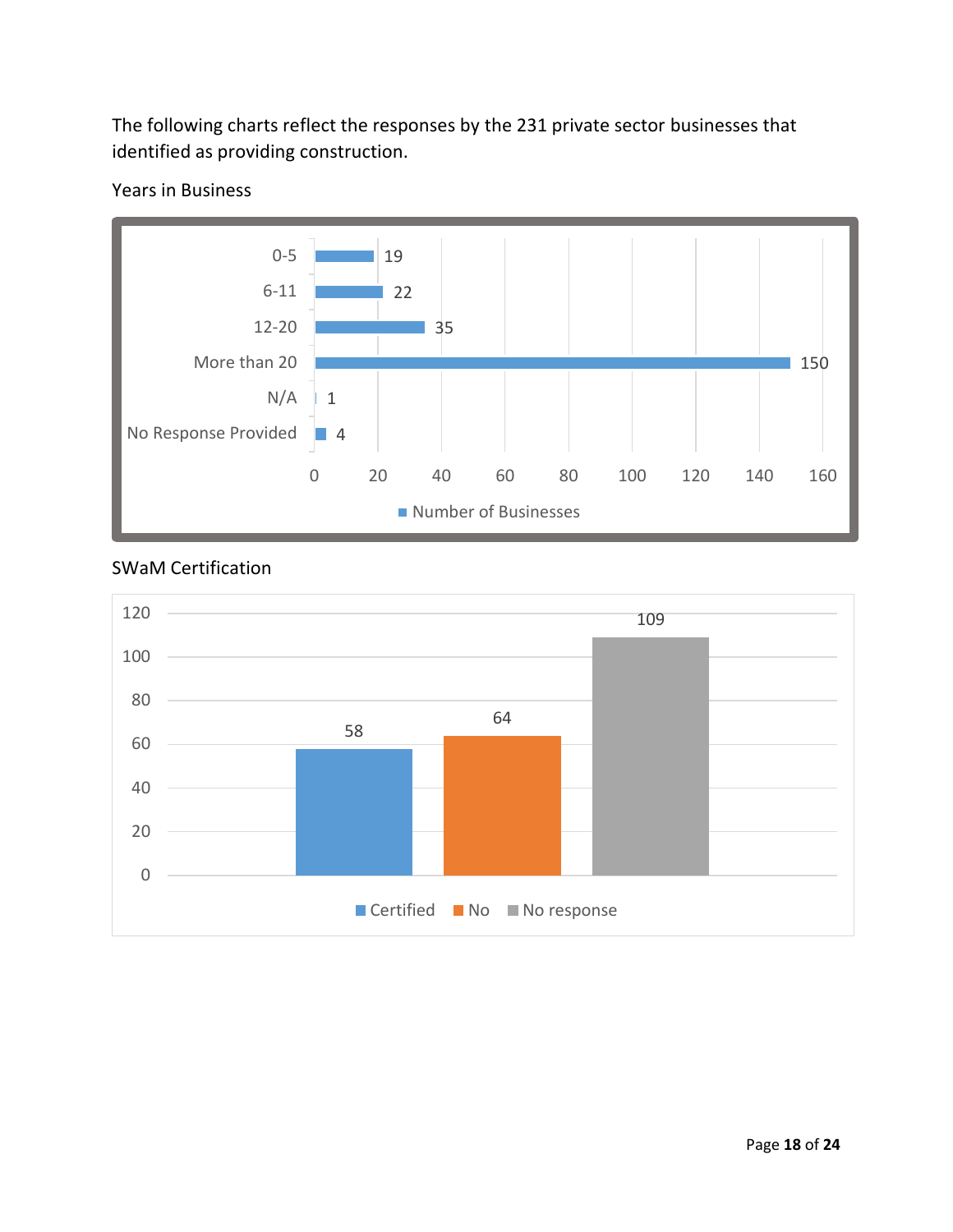When asked about their experience with the current processes in place to improve prime contractor utilization of SWaM businesses, what actions they feel are needed, it was distributed across all options with the majority of responses split between identifying additional processes are needed or the processes currently in place are ideal.



When asked what aspects of SWaM procurements are most effective at promoting SWaM participation, those who responded indicated set asides for small businesses.

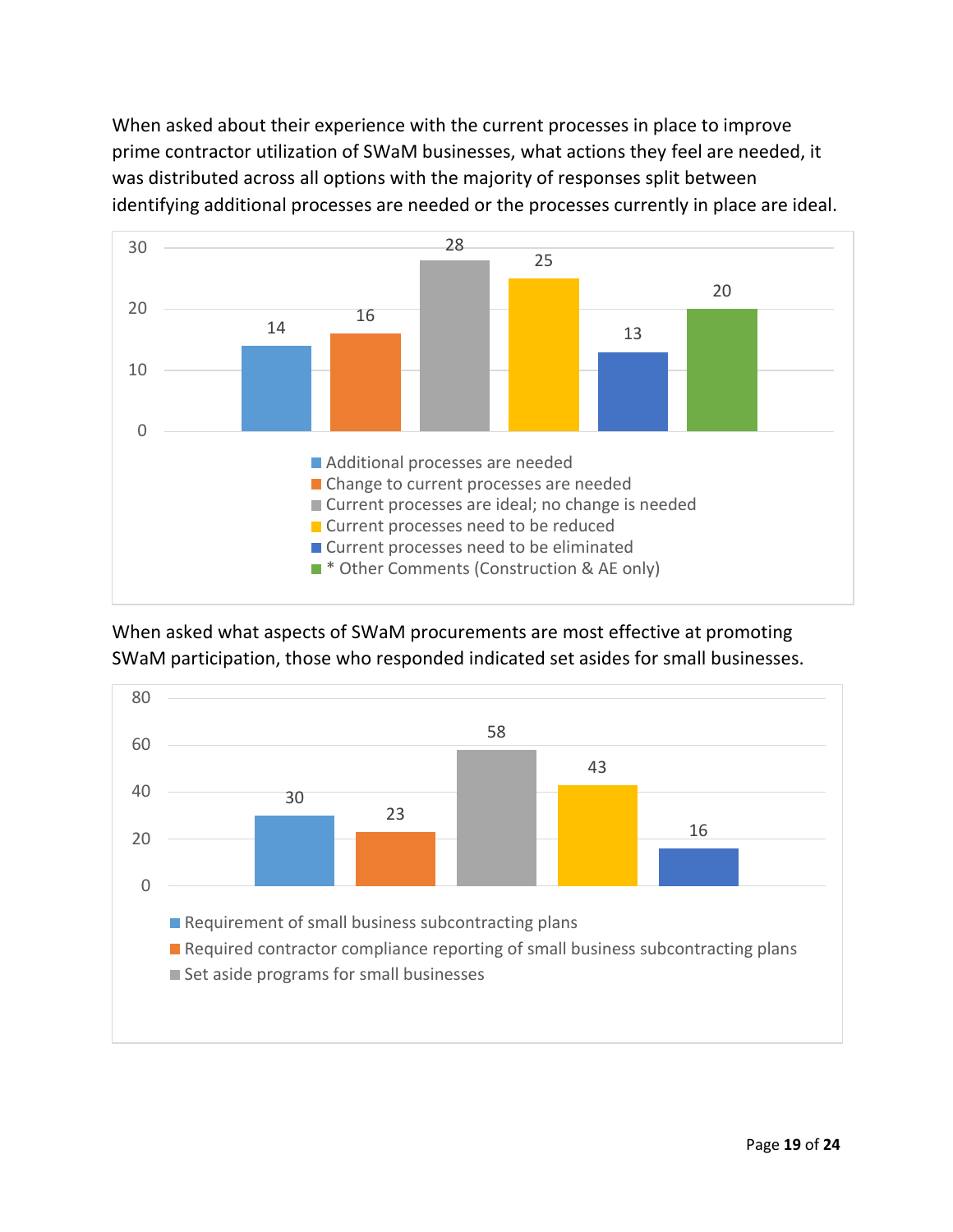When asked about the biggest challenges their companies face when subcontracting work to SWaM businesses, construction contractors indicted the availability and lack of interest.



*Source: Stakeholder and public body survey*

# <span id="page-19-0"></span>RECOMMENDATIONS

In order to incentivize prime construction contractors on capital outlay projects to assist the Commonwealth in meeting the small, women-, and minority-owned business goals, we recommend the following apply to vertical construction of capital outlay projects as defined by §2.2-1515 and by the threshold established in the Appropriation Act (currently projects \$3 million and above).

*Recommendation 1:* The Department of General Services and Covered Institutions should develop a standard policy in collaboration with DSBSD to require bidders and offerors in all capital outlay solicitations to identify in their bid or offer the total percentage of cost that will be subcontracted categorized by business type: DSBSD certified small, women, minority owned businesses, and non-certified businesses.

*Recommendation 2:* The Department of Small Business and Supplier Diversity in collaboration with the Department of General Services and Covered Institutions shall evaluate the current DSBSD vendor search capability to identify any potential enhancements to facilitate prime contractors selection of DSBSD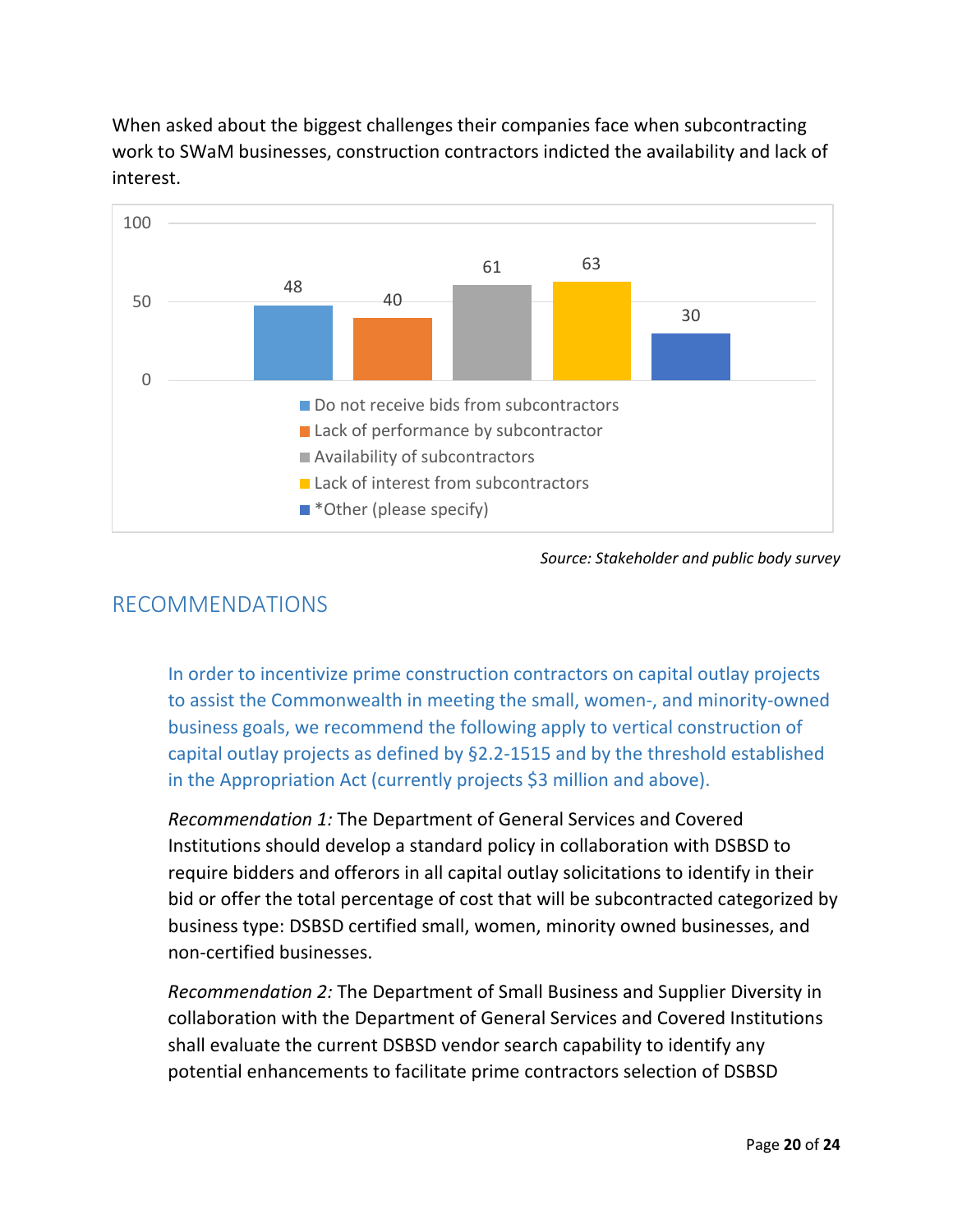certified subcontractors. DDSBSD should report these findings to the General Assembly no later than November 1, 2022.

*Recommendation 3:* Solicitations for capital outlay should include information on how bidders and offerors can request assistance from DSBSD (i) in areas and trades that they consider to have an insufficient number of certified SWaM businesses, and (ii) in geographical areas where work will be performed.

*Recommendation 4*: The Department of General Services and Covered Institutions in collaboration with DSBSD should develop a standard policy that require prime contractors after award to identify a SWaM champion on each project that will help ensure utilization of DSBSD-certified SWaM businesses in their subcontracting. Such policy may permit exceptions based on established criteria.

*Recommendation 5*: The Department of Small Business and Supplier Diversity should develop policies and procedures for prime contractors in the selection of subcontractors to identify those businesses that are eligible for certification and will complete a declaration of eligibility and intent to certify as a small, woman, or minority owned business. DSBSD will prioritize those businesses identified in the declaration process, engage them, and guide them through certification within 60 business days of receipt of all required documentation. The policy/contract should clearly indicate that subcontractors that complete a declaration of intent to certify would not count toward the required small business contract goal until certified. The Department of General Services and Covered Institutions should collaborate with DSBSD to develop the policy and procedures and include the requirement in capital outlay contracts. *Note: DBSBD has indicated that should this recommendation move forward, there will be a fiscal impact.*

In order to facilitate the Commonwealth's oversight of construction prime contractors' subcontracts, we recommend the following apply to construction of capital outlay projects as defined by §2.2-1515 and by the threshold established in the Appropriation Act (currently projects \$3 million and above).

*Recommendation 6:* Based on the recommendations from the Secretaries of Labor, Commerce and Trade, Administration, and Finance interagency taskforce, audit and enforcement agencies with authority to ensure compliance and oversight will perform an audit of selected contractor data. The selection of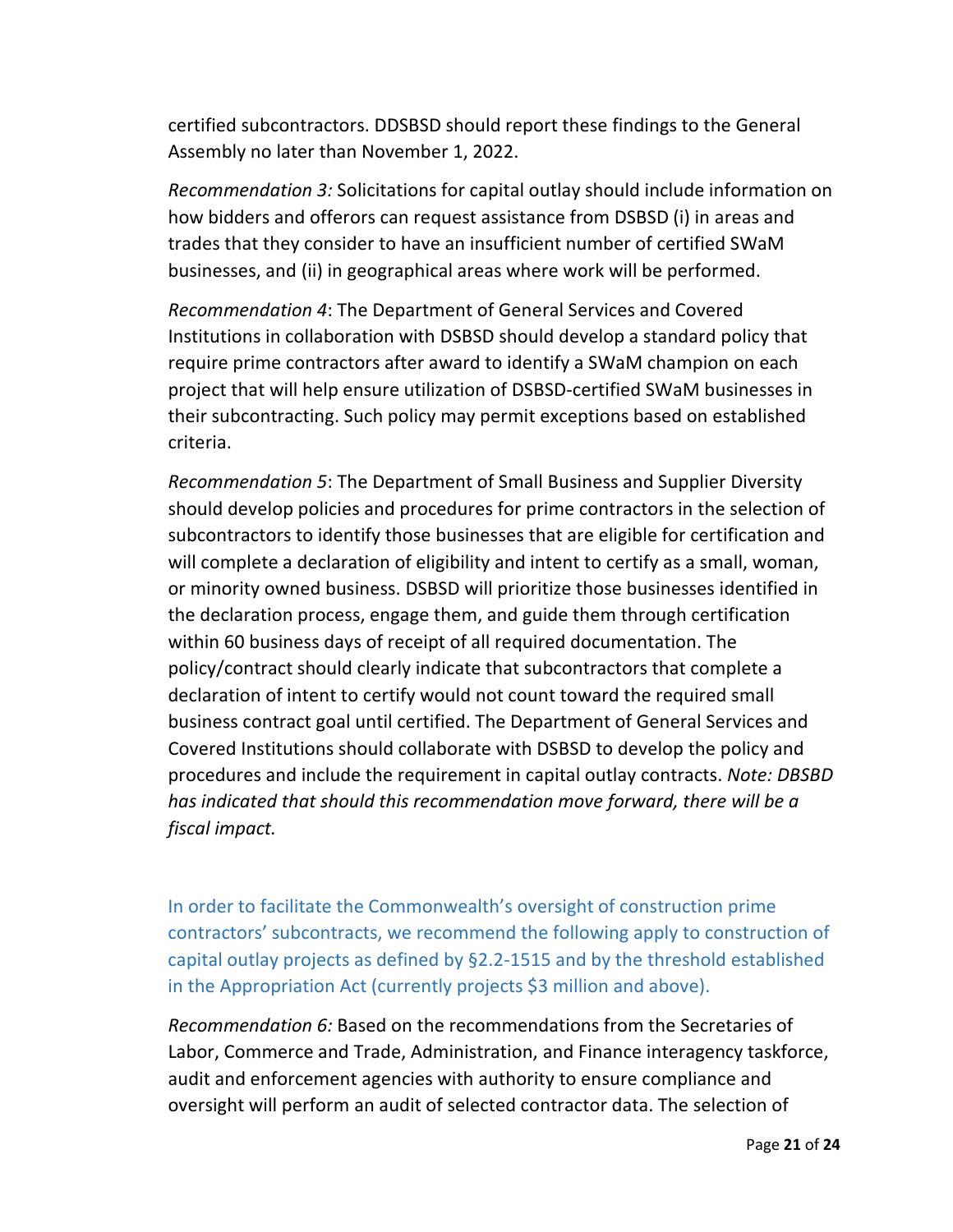contractors to be audited will be done in a manner prescribed and/or facilitated by the audit agency. Final audit findings, as determined by the audit agency, should be communicated to the owner agency, the Department of General Services or appropriate covered institution, and to the interagency taskforce.

*Recommendation 7:* DGS will expand their existing debarment/enjoinment committee use for construction. The committee will consist of representatives from DGS, VDOT, and Covered Institutions (VACUPP). The Committee will receive the oversight audit agency's findings and hear from the prime contractor. The Oversight and Audit Agencies should provide final audit findings as applicable to DGS' Division of Engineering and Buildings' debarment and enjoinment committee. DGS should develop procedures for agencies to report non- contract compliance to Division of Engineering and Buildings' debarment and enjoinment committee.

In order to both (i) incentivize prime construction contractors on capital outlay projects to assist the Commonwealth in meeting the small, women, and minorityowned business goals and (ii) facilitate the Commonwealth's oversight of construction prime contractors' subcontracts, we recommend the following apply to vertical construction capital outlay projects as defined by §2.2-1515 and by the threshold established in the Appropriation Act (currently \$3 million and above).

*Recommendation 8:* In order to facilitate the submission of subcontractor information by prime contractors, state agencies, and covered institutions should provide awarded capital outlay contracts in a centralized reporting system. Information requirements to achieve SWaM and oversight goals through centralized reporting should be determined by the following audit and enforcement agencies; the Department of Small Business and Supplier Diversity (DSBSD), Department of Labor and Industry (DOLI), Department of Taxation (Tax), Virginia Employment Commission (VEC), and the Office of the Attorney General Worker Protection Unit (OAG) in collaboration with state and covered institutions. The method for centralizing required information should be efficient and effective for state agencies, covered institutions, and contractors which may include building interfaces between purchasing systems.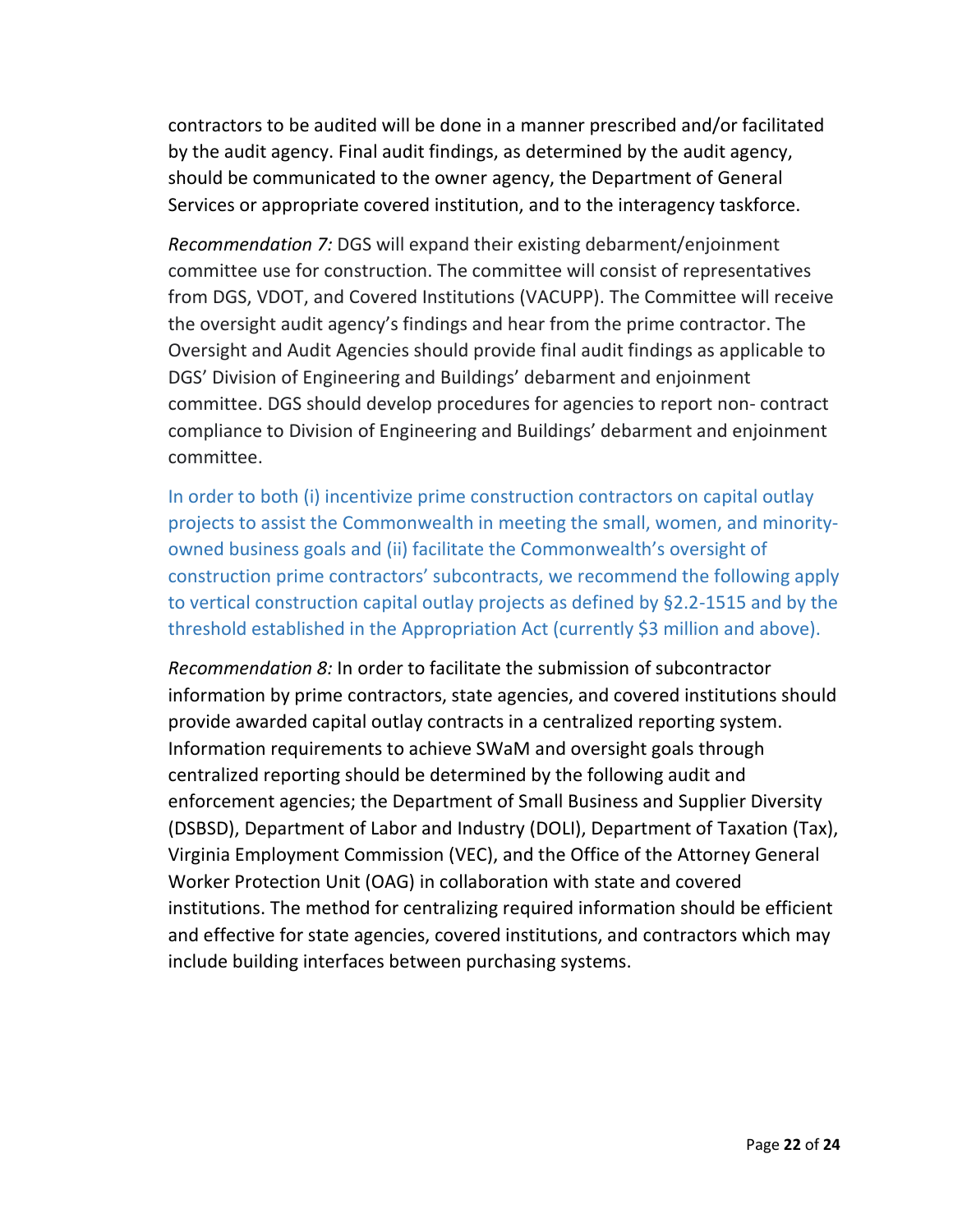## <span id="page-22-0"></span>**CONCLUSION**

The PWG agreed to all recommendations presented in this report. Please note that due to their roles as nonpartisan legislative and executive agency staff, the PWG members representing legislative committees and the Department of Planning and Budget abstained from voting on some recommendations. The PWG believes that all of the recommendations can be implemented through policy changes by those with procurement authority and with the continued collaboration of agencies with certification and oversight authority. The General Assembly may wish to include language in the Appropriation Act directing agencies with procurement authority to implement the recommendations contained in this report and take into consideration the identified fiscal implications.